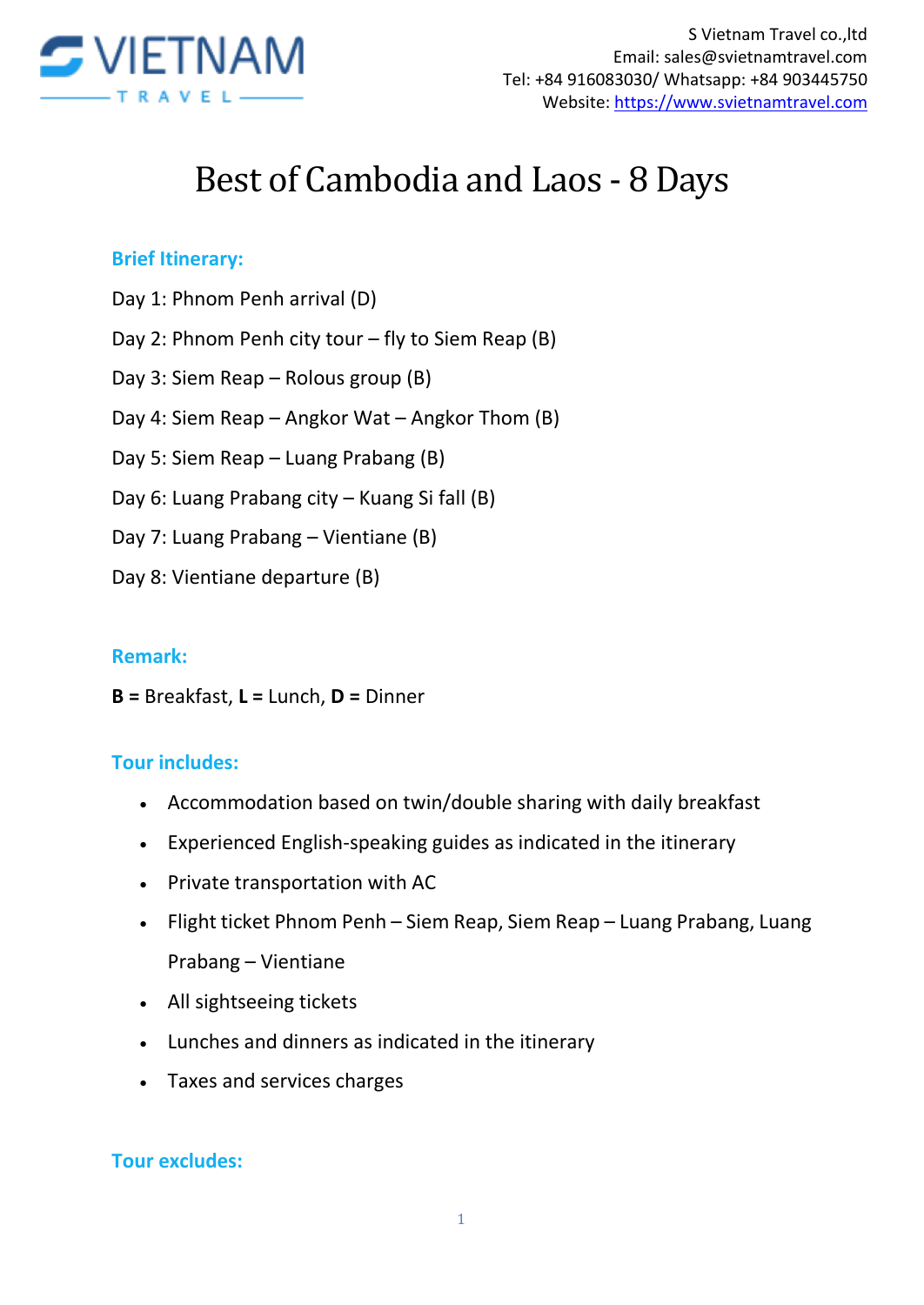

- International flight tickets and airport tax
- Visa stamping fee
- Early check in and late check out
- Drinks, gratuities and personal expenses
- Insurance

#### **Detail itinerary:**

### *Day 1: Phnom Penh arrival – city tour (D)*

Welcome to Phnom Penh – The capital of Cambodia. The city is considered as the pearl of Indochina, still reserve lots of French old building. With your professional guide and private car you start to visit Phnom Penh. You will first go to the Royal Palace and the Silver Pagoda. The Palace is a magnificent example of Khmer architecture, it was built in 1866. You will see the Throne Hall and the Napoleon III Pavilion. Silver Pagoda is one of the richest shrines in the world. The floor is made of 5.000 silver tiles. Continue the trip with the National Museum, a Khmer red pavilion, which is dedicated to Khmer art and sculpture. The majority are from the Angkor period (9th to 15th century), and some from the 4th century. Enjoy dinner at the local restaurant before coming to your hotel.

## *Day 2: Phnom Penh – Toul Sleng - fly to Siem Reap (B)*

Enjoy breakfast at the hotel and then drive to Toul Sleng museum (S-21) and the killing field of Choueng Ek, which is about 35kim away from the city. These places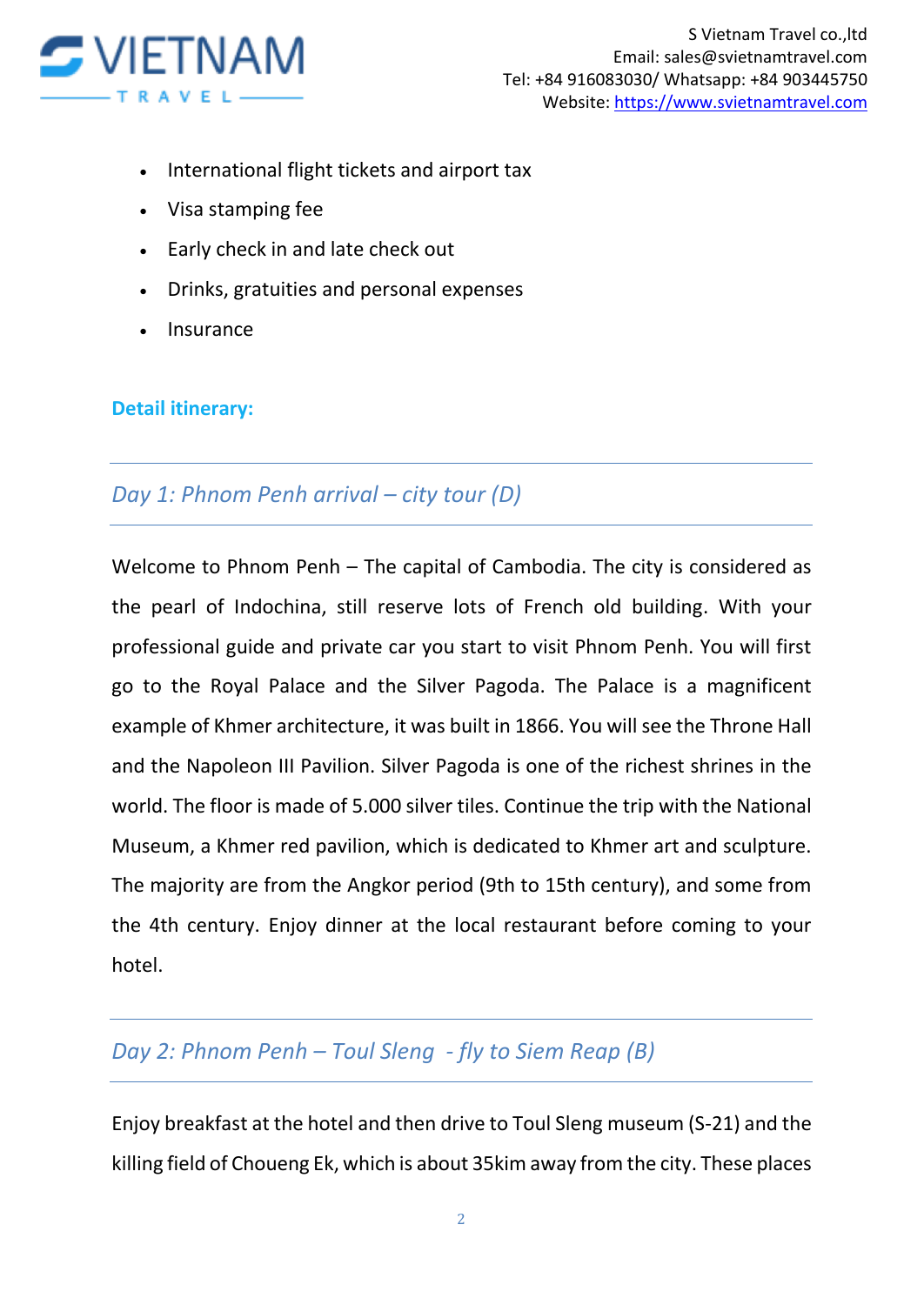

are grim reminders of Cambodia's bloody past under Pol Pot. It is almost inconceivable to confront the nature of true evil here in this gentle land, but the Buddhist memorial at Choeung Ek, commemorates the 1.7 million victims of the 1975-79 Pol Pot regime. This excursion may prove distressing for some. Return to the city for a short flight to Siem Reap. Upon arrival in Siem Reap, pick up and transfer to your hotel. Drive to southern down of Siem Reap around 15 km from Siem Reap for an excursion to the floating village on the Tonle Sap lake, the "Great lake" of Cambodia. With traditional wooden boat, you pass by floating villages with friendly children in small boats and fishermen at work. The village moves with the water level and during wet season houses are anchored around an island pagoda.

## *Day 3: Siem Reap- Rolous Group- Banteay Srey- Banteay Samre (B)*

This morning you visit the ancient Khmer civilization site of Hariharalaya which flourished in the late 9th and early 10th centuries. These are the earliest temples in the Angkor area and are referred to the Rolous group (Lo Lei, Preah Koh, and Bakhong Temples). You will continue to drive to the rural outskirt 35km from Angkor area to visit the smallest, but magnificent, Banteay Srei built in the 10th Century and dedicated to Shiva. The temple was the birthplace of Khmer classical style architecture and the bas-relief work is the best example of Khmer classical art remaining. The pink sandstone structure bears a series of striking and beautiful sculptures, lintels, pediments and friezes. Khmers say the temple must have been carved by women for the details are too fine for the hands of a man. On the way back to Siem Reap you will visit the Banteay Samre Temple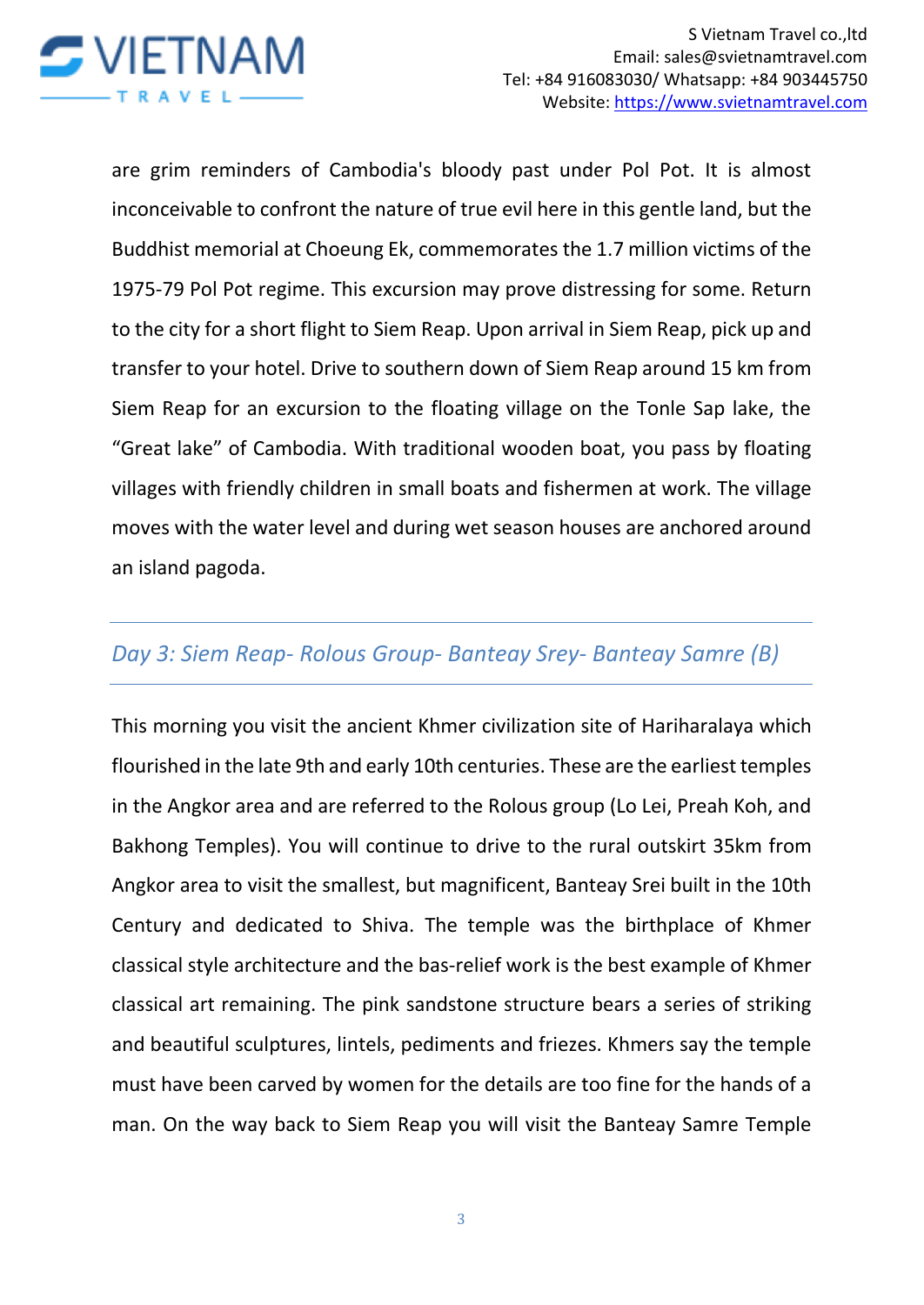

adorned with impressive reliefs depicting scenes of Vishnu as well as Krishna legends.

# *Day 4: Siem Reap – Angkor Wat – Angkor Thom (B)*

Early morning, enjoy the Tuk Tuk to the jungle-covered temple of Ta Phrom that had nearly disappeared into the jungle and remains overgrown, an oddly haunting and exotic scene. The magnificent roots of a tree, pushing between the huge stone blocks of the temple in a sort of embrace, evoke feelings that you may remember forever. Come back to hotel for breakfast before a full Angkor temple tour. Start with Angkor Thom, the South Gate of Angkor Thom, Bayon Temple, built from the late 12th century to the early 13th century by King Jayavarman VII and consists of 54 towers, the Royal Enclosure, the Phimeanakas, the Elephants Terrace and the Terrace of the Leper King. In the afternoon, spend your time for Angkor Wat, the largest temples in world and covers an area of 200 hectares and surrounded by moat and an exterior wall measuring 1300 meters x 1500 meters.

# *Day 5: Siem Reap – fly to Luang Prabang (B)*

Leave Siem Reap to catch flight to Luang Prabang - the royal capital of the former Lane Xang Kingdom, with its gleaming temple roofs, colonial architecture and stunning mountain backdrop retains a unique charm rarely found in all Asia. Here is plenty to see, some of which are the impressive stupa of Wat Visoun, the shrine of Wat Aham and Wat Mai with five tiered roofs. You include these sights in a half day guided tour, which ends with a climb to Phousi Hill to enjoy a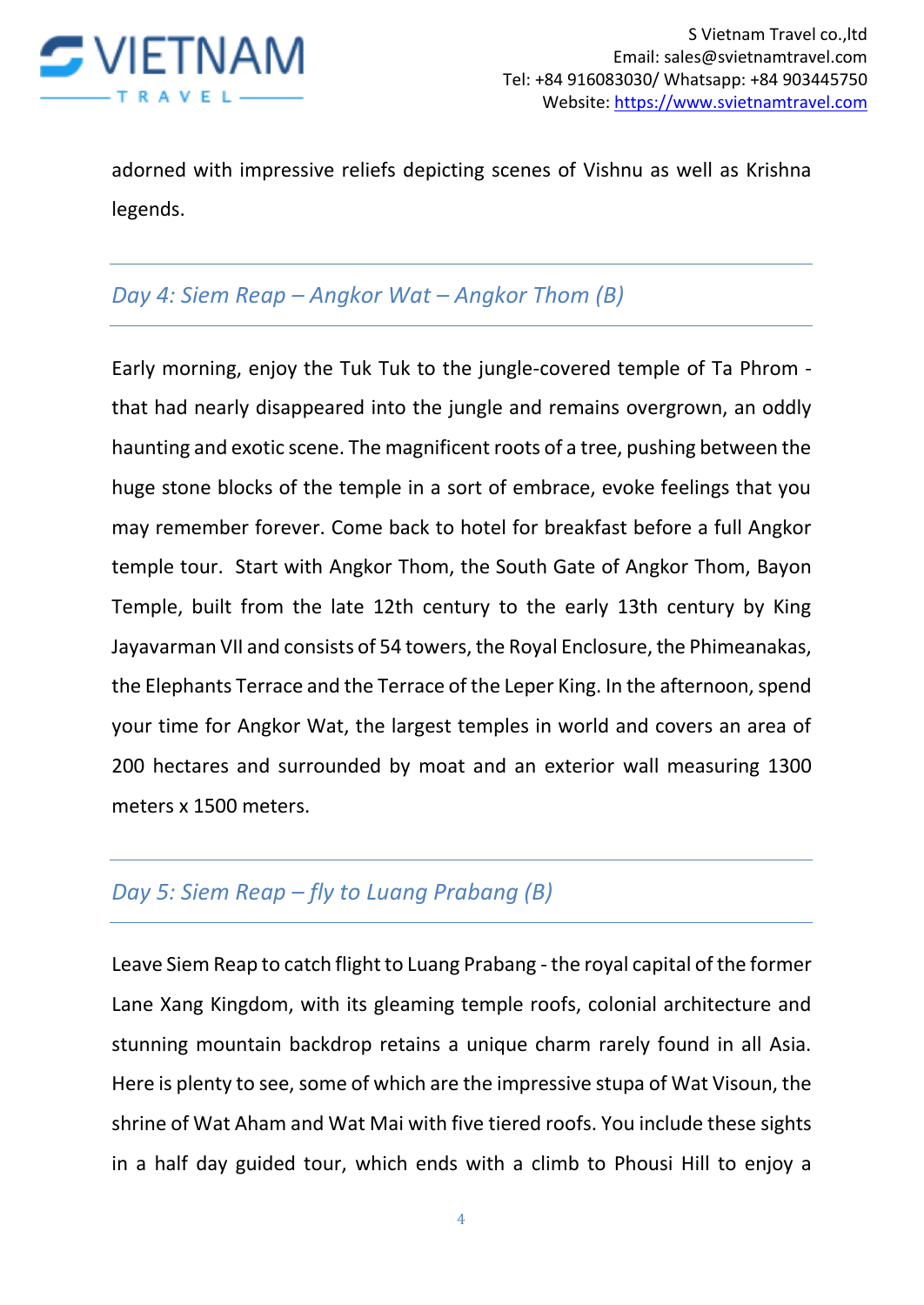

beautiful sunset view of the city and its glowing reflection on the Mekong River. There are 329 steps leading you on zigzag way past various temples to the sacred, gilded stupa of Wat Phousi at the summit.

# *Day 6: Luang Prabang – Kuang Si water fall (B, L)*

This morning, you continue to explore Luang Prabang with the temple of Wat Xieng Thong, a magnificent piece of architecture, which nestles at the meeting of the Mekong and the Nam Khan River. The temple structures are decorated in various ways with gilded stuccoes as well as doorways and the main sim has a marvelous 'tree life' mosaic pattern on an outer wall.

After that, you take a drive 30km to visit Tad Kuang Sii waterfall. The falls cascade over many calcified tiers and down several hundred feet into a series of cool, turquoise pools. The water here has a clear blue-green tint due to the high mineral content. You can climb the stairs and look down from various high viewpoints on the way to the top! Enjoy a picnic lunch and later in the afternoon return to the hotel to relax or explore on your own. Luang Prabang is a wonderful walking town, and you can find dinner on your own at any number of fine international restaurants.

## *Day 7: Luang Prabang – fly to Vientiane (B)*

An optional early start gives you the fantastic opportunity to participate in the daily morning rituals of saffron-clad monks collecting offerings of Alms (ubiquitous sticky rice) from the faithful residents. This tradition is very unique in Laos, being the only Buddhist nation still preserving the procession.